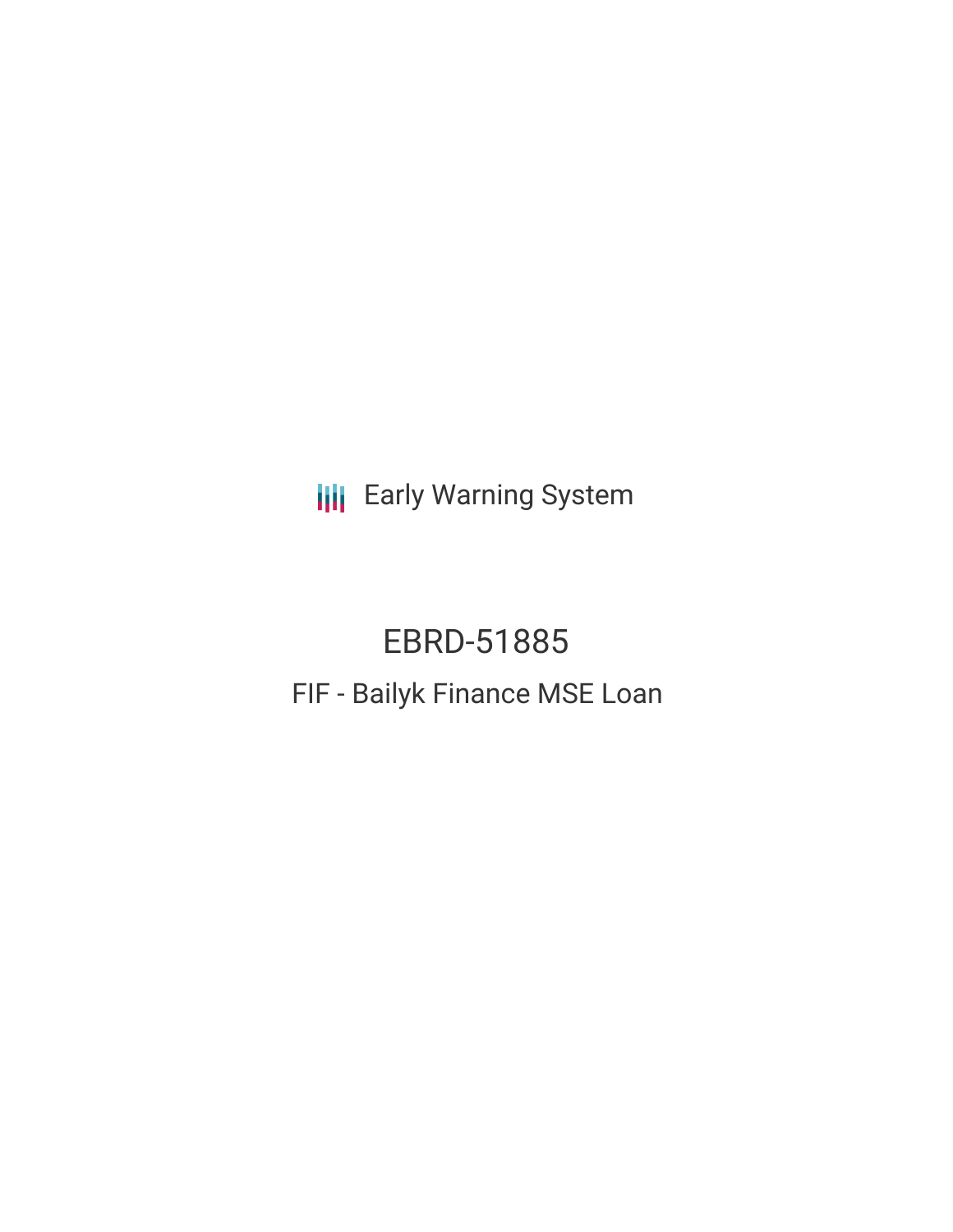

# **Quick Facts**

| <b>Countries</b>               | Kyrgyzstan                                              |
|--------------------------------|---------------------------------------------------------|
| <b>Financial Institutions</b>  | European Bank for Reconstruction and Development (EBRD) |
| <b>Status</b>                  | Approved                                                |
| <b>Bank Risk Rating</b>        | FI                                                      |
| <b>Voting Date</b>             | 2021-07-20                                              |
| <b>Borrower</b>                | BAILYK FINANCE MICROCREDIT COMPANY LLC                  |
| <b>Sectors</b>                 | Finance                                                 |
| <b>Investment Type(s)</b>      | Loan                                                    |
| <b>Investment Amount (USD)</b> | $$2.00$ million                                         |
| <b>Project Cost (USD)</b>      | \$2.00 million                                          |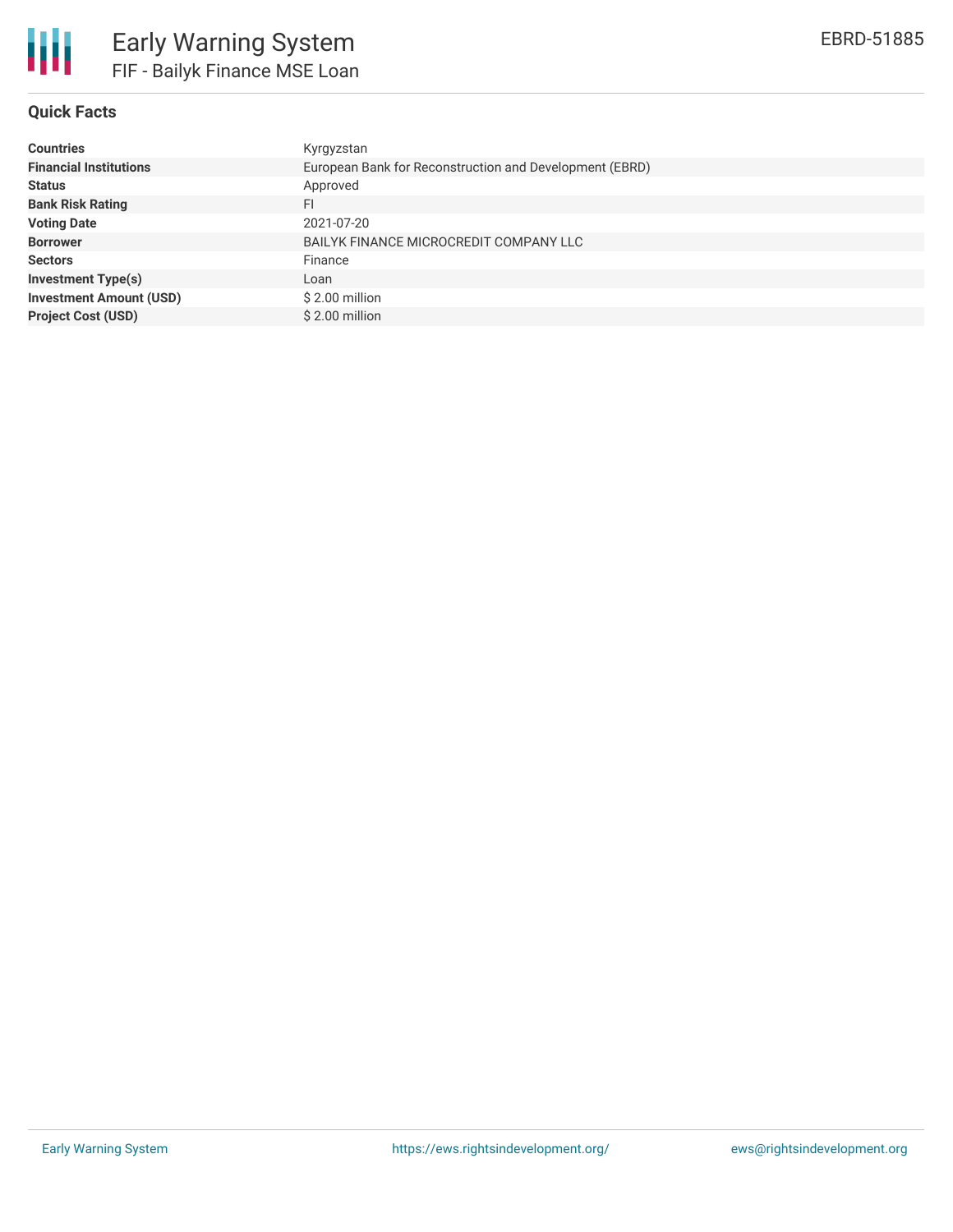

# **Project Description**

Under this project EBRD provides a loan to BAILYK FINANCE MICROCREDIT COMPANY LLC in Kyrgyzstan.

## **PROJECT OBJECTIVES**

The project aims at supporting LCY lending to eligible Kyrgyzstan micro and small enterprises (MSEs) in accordance with FIF.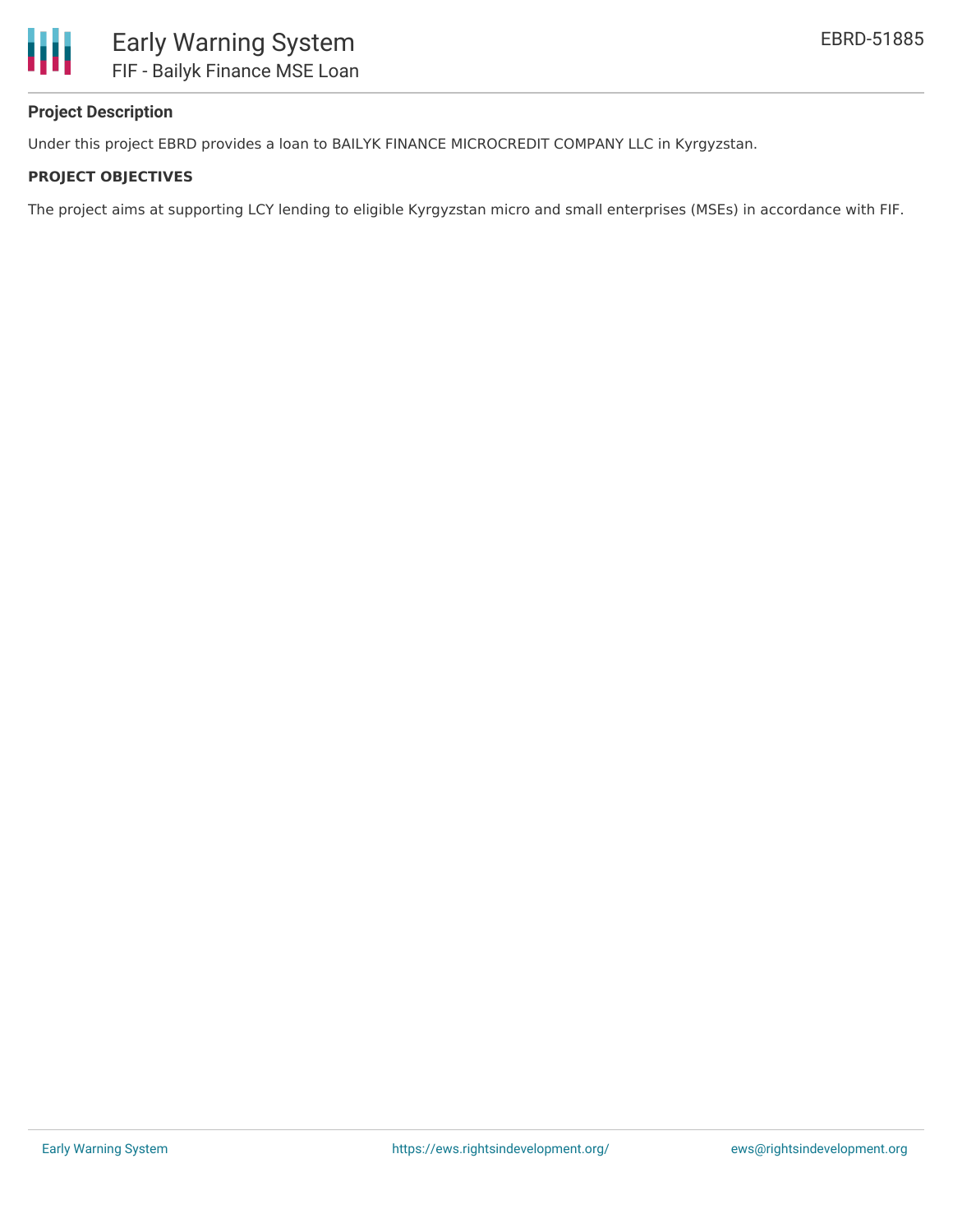

## **Investment Description**

European Bank for Reconstruction and Development (EBRD)

## **Financial Intermediary**

Financial Intermediary: A commercial bank or financial institution that receives funds from a development bank. A financial intermediary then lends these funds to their clients (private actors) in the form of loans, bonds, guarantees and equity shares. Financial intermediaries include insurance, pension and equity funds. The direct financial relationship is between the development bank and the financial intermediary.

BAILYK FINANCE [MICROCREDIT](file:///actor/5784/) COMPANY LLC (Financial Intermediary)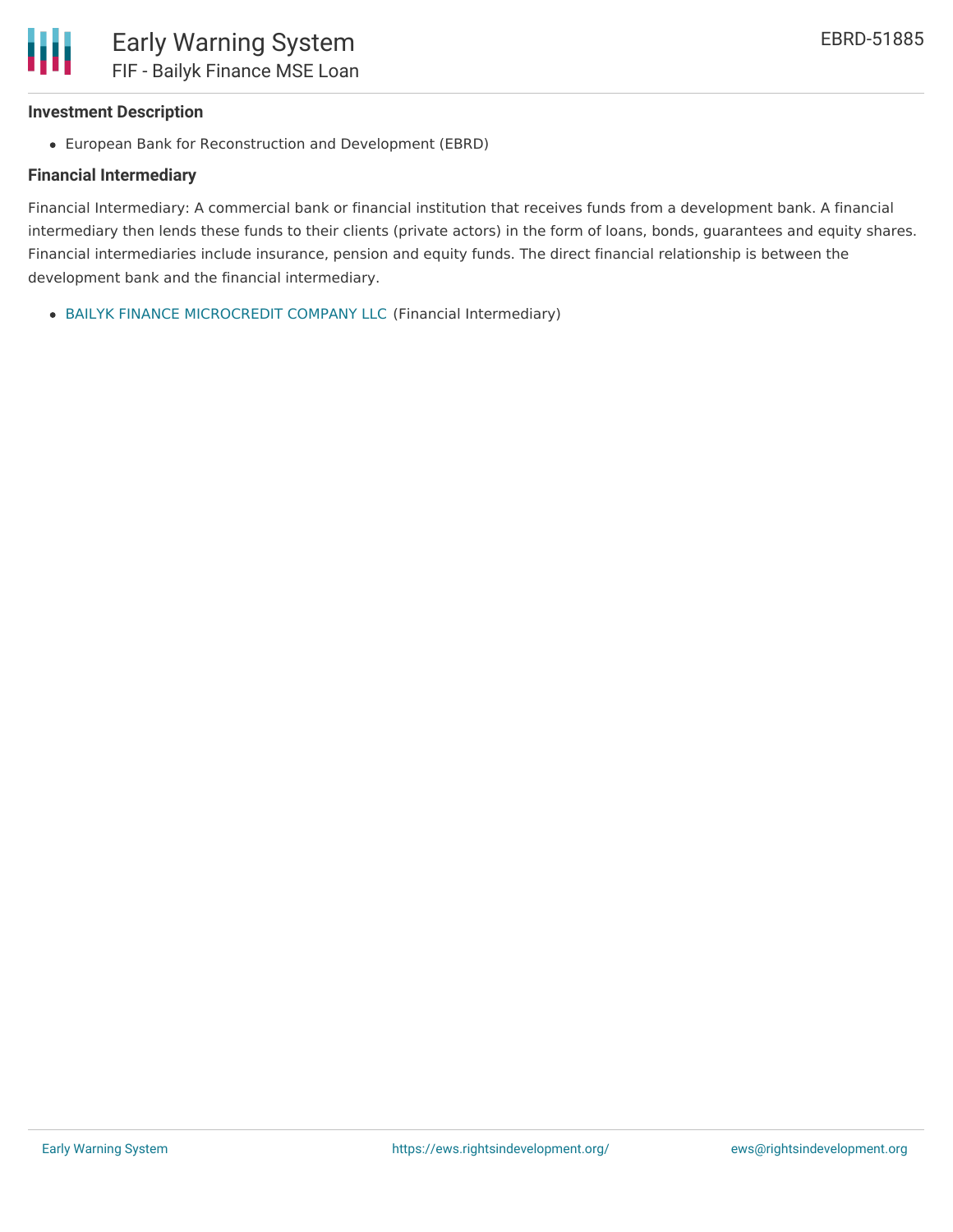

# **Private Actors Description**

Bailyk Finance ("BF", "The company") is currently the third largest micro-finance institution in Kyrgyzstan. As of end-March 2021 BF reported net loans of USD 22.9m, total assets of USD 27.1m, equity of USD 5.2m (under IFRS) and regulatory CAR of 18%.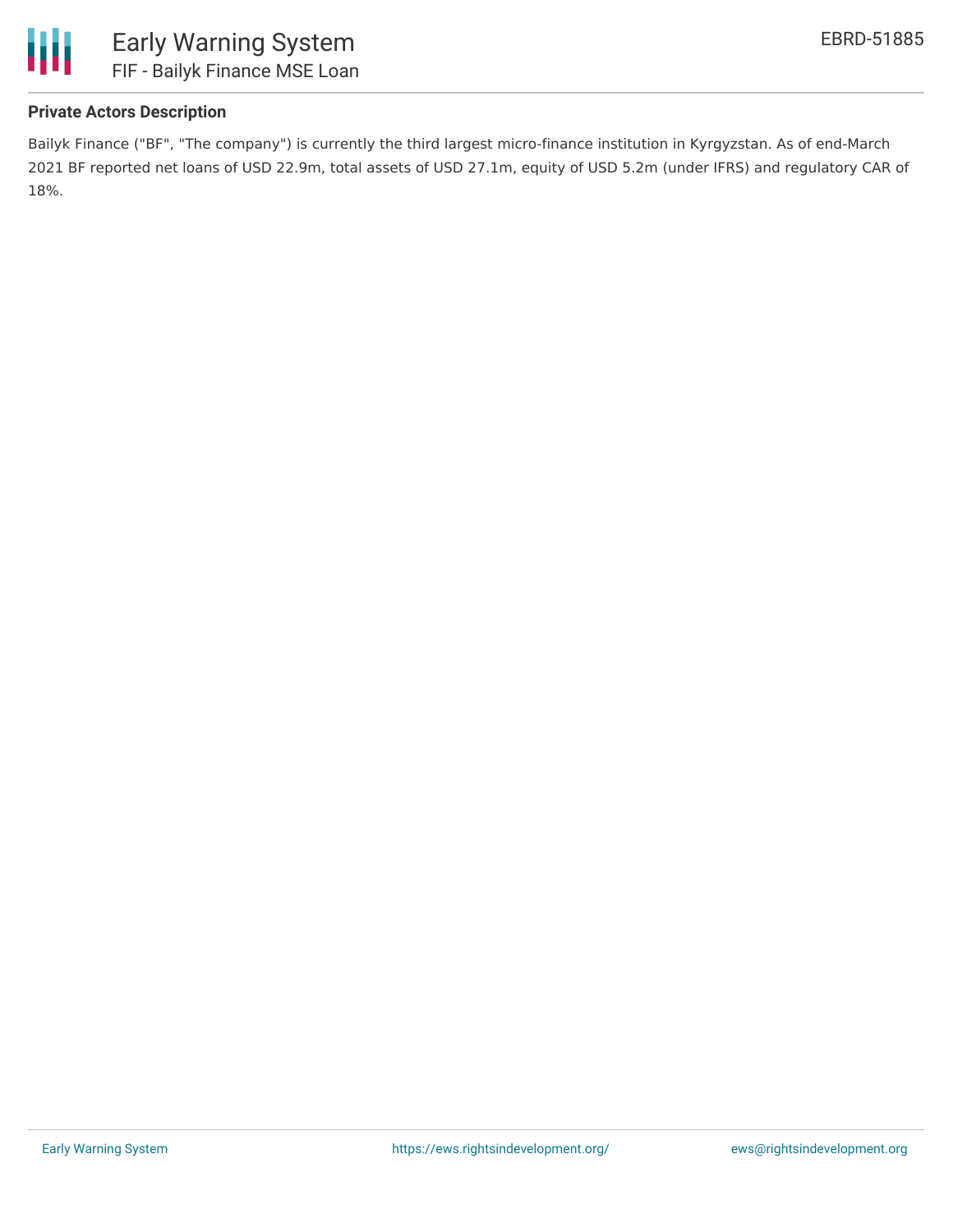## **Contact Information**

## **COMPANY CONTACT INFORMATION**

Arzymat Derbishalievaderbishaliev@bf.kg+996 701 511 761www.bf.kg48a, Abay str., Bishkek

#### **ACCESS TO INFORMATION**

You can request information by emailing: accessinfo@ebrd.com or by using this electronic form: https://www.ebrd.com/eform/information-request

#### **ACCOUNTABILITY MECHANISM OF EBRD**

The Project Complaint Mechanism (PCM) is the independent complaint mechanism and fact-finding body for people who have been or are likely to be adversely affected by an European Bank for Reconstruction and Development (EBRD)-financed project. If you submit a complaint to the PCM, it may assess compliance with EBRD's own policies and procedures to prevent harm to the environment or communities or it may assist you in resolving the problem that led to the complaint through a dialogue with those implementing the project. Additionally, the PCM has the authority to recommend a project be suspended in the event that harm is imminent.

You can contact the PCM at: pcm@ebrd.com or you can submit a complaint online using an online form at: http://www.ebrd.com/eform/pcm/complaint\_form?language=en

You can learn more about the PCM and how to file a complaint at: http://www.ebrd.com/work-with-us/project-finance/projectcomplaint-mechanism.html